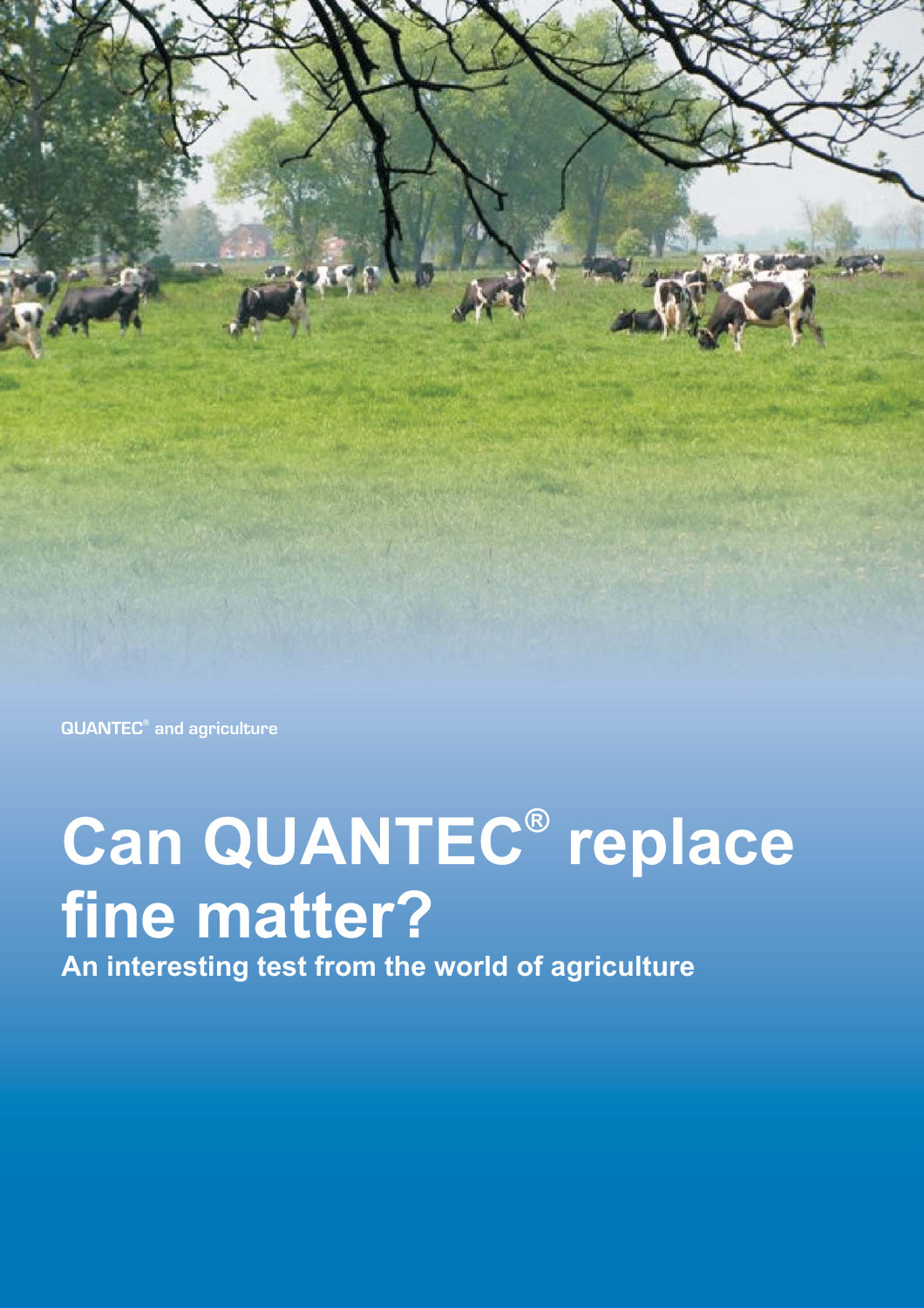# Can QUANTEC<sup>®</sup> replace fine matter? An interesting test from the world of agriculture An interesting test from the world of

#### *Summary*

*Our customer, farmer G. Bruns, uses his QUANTEC , amongst other ® things, successfully in milk production. Since he also produces milk in the winter, he regularly lays in large quantities of grass silage in spring as a feed supply.*

*But when he wanted to harvest 30 acres of grass, as every year, and store it in the silos, he found that he had forgotten to order enough silage additive in time (silage additive improves the nutritional value of the grass by better fermentation by means of various strains of milk bacteria). According to the manufacturer's information, he* *needed about 100 kg of silage additive for 75 acres, but he only had 15 kg in stock.*

*Instead of ordering the missing 85 kg, he decided instead to treat the silage with QUANTEC . When the ® silo was opened later, he took a sample and had it examined by a laboratory.*

#### *The result*

*The laboratory certified to Mr. Bruns the quality of the highest classification:*

*Very good (90 to 100 points)!*



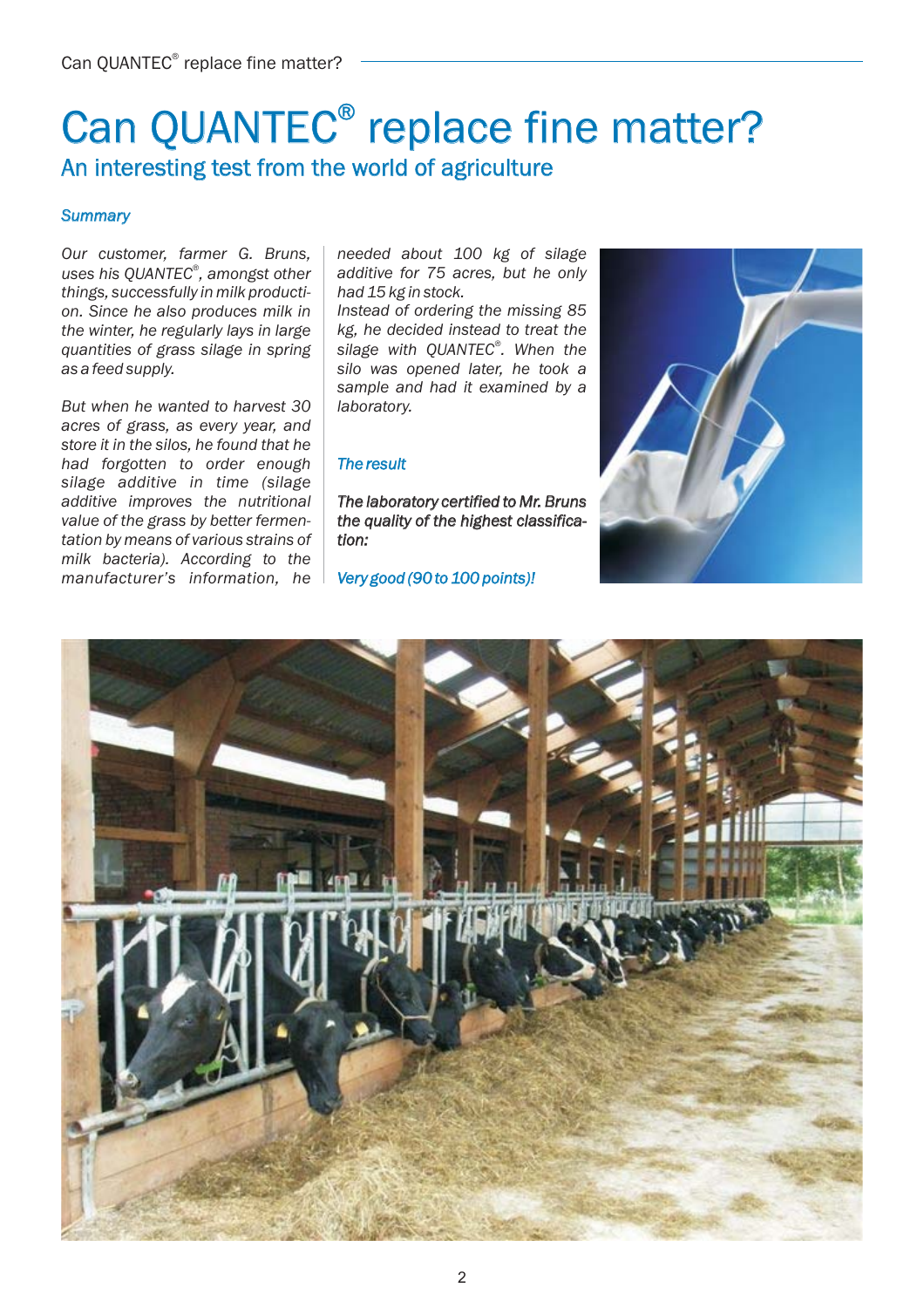### Can QUANTEC<sup>®</sup> replace fine matter?

#### The complete report

QUANTEC<sup>®</sup> is used in agriculture throughout the world: arable farming, wine-growing, vegetables and livestock farming are some examples of the wide range of applications.



Farmers like QUANTEC<sup>®</sup> because it can reduce the quantities of fertiliser and chemical pesticides year after year, without reducing the quantity or quality of the harvest quite the contrary.

On the one hand, they save direct costs, and on the other their production is increasingly environmentally friendly, even allowing them to make the transition to organic farming.

#### Silage additive a particular challenge

Silage additives however are not only a material substance, not only matter - they contain various strains of lactic acid bacteria, which improve the fermentation of grass silage and thereby increase the nutritional value. These are therefore organisms which by their metabolism can affect the processes taking place inside a silo. The question of whether QUANTEC $^\circ$  can also simulate this virtually was answered by our customer, the farmer and dairy producer Gerriet Bruns: He uses his QUANTEC®, amongst other things, successfully in milk production.

Since he also produces milk in the winter, he regularly lays in large quantities of grass silage in spring as a feed supply.

But when he wanted to harvest 75 acres of grass, as every year, and store it in the silos, he found that he had forgotten to order enough silage additive in time (silage additive improves the nutritional value of the grass by better fermentation by means of various strains of milk bacteria). According to the manufacturer's information, he needed about 100 kg of silage additive for 75 acres, but he only had 15 kg in stock.

Even decided to use this emergency situation as a chance for QUANTEC $^\circ$ , and to treat the grass silos. But to take things in order:

He had given the job to a contractor with two agricultural loaders; these loaders have dosing devices for silage additives, and since it was not worthwhile to divide the 15 kg between both loaders, one of the loaders received all the silage additive. The driver of this loader set the dosage to a significantly lower level than that recommended by the manufacturer, to stretch the silage additive as far as possible. Both loaders now charged the silo load by load, so that the low dosage was halved again, because the second loader had no silage additive on board. When the silo was one-third charged, the first loader had used up its silage additive; the rest was then loaded on top completely without silage additive, and the silo closed.

When the silo was opened during the winter period, Mr. Bruns arranged for a sample to be taken. Such a sample is taken as a core drilling from top to bottom, i.e.: a hollow tube is driven down into the silo and then removed. In this way, all the layers in the silo can be taken into account equally in the laboratory analysis. Since it is not so easy to drive the sampling tube fully into the silo, it can be assumed that the lower third of the silo, which had received a small dose of silage additive, was not even fully represented in the sample.

#### The result of the laboratory analysis

Nevertheless the test in the laboratory produced a clear result: the highest points and quality classification "Very good" with 90 -100 points (see pages 4 and 5). And that, even though with 15 kg instead of 100 kg, only 15% of the recommended minimum quantity had been added!



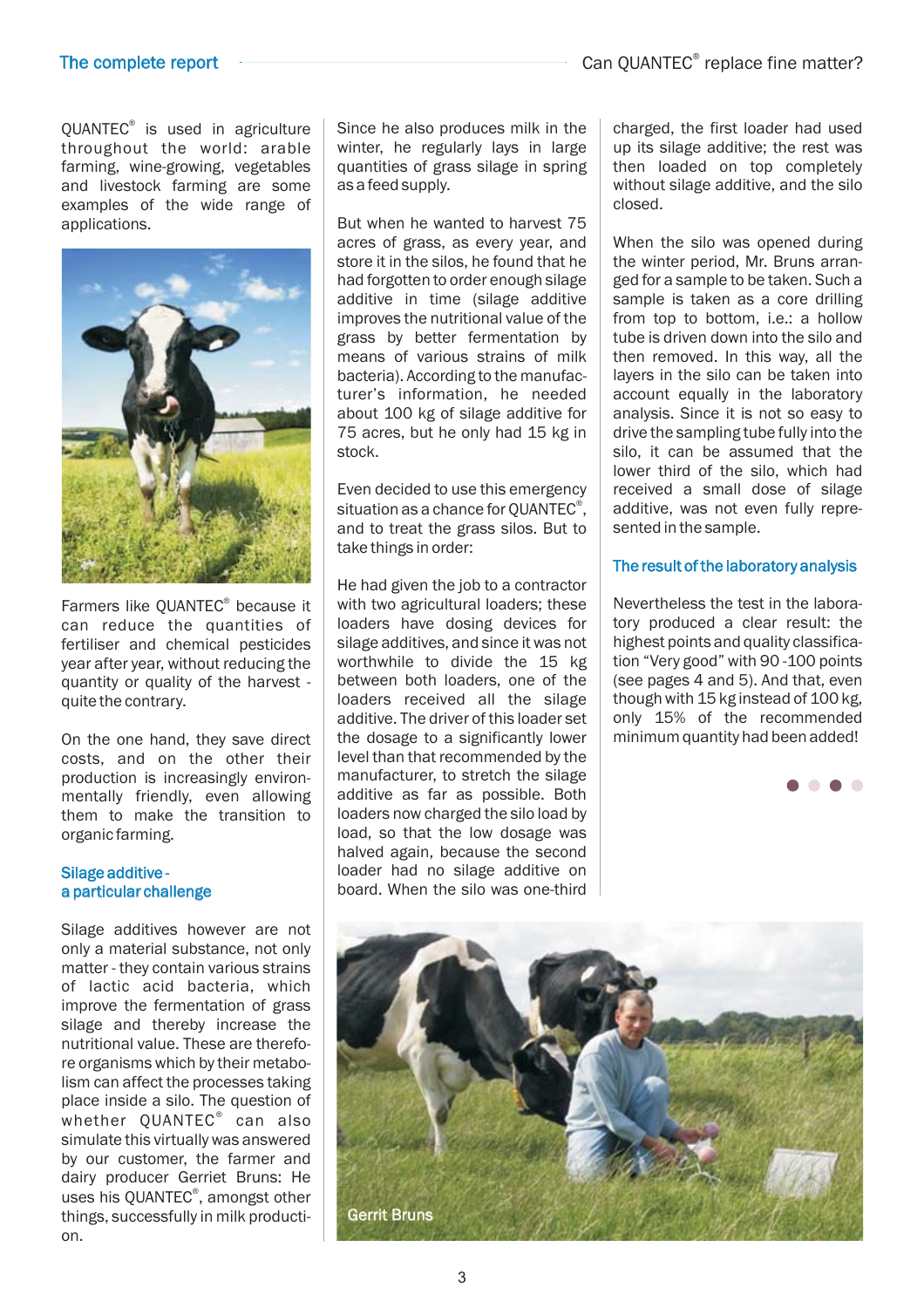# Institut für Futtermittel

Jägerstr. 23 - 27 Email: iff@lufa-nord-west.de<br>26121 Oldenburg http://www.lufa-nord-west.de<br>Telefon: (04 41) 801-850 Bankverbindung: LzO Oldenburg Telefax: (04 41) 801-871 BLZ: 280 501 00 - Kto.: 660 886



Akkraditiertes Leboretorium<br>für die in der Urkunde<br>aufgeführten Verfahren

Probeneingang:

Ende der Prüfung:

craft



LUFA Nord-West Institution Fultermittel Jaconstraße 23-27 - 26121 Oldenburg

RWG Wesermarsch eG Lager Strückhausen Strückhauser Str. 108 26939 Ovelgönne

#### Oldenburg, 04.02.2011

Seite 1 von 2

28.01.2011 03.02.2011

#### Prüfbericht für wirtschaftseigene Futtermittel

Kunden-Nr. 822029 S Analysen-Nr: 34 11 061922 Beginn der Prüfung: 28.01.2011 Probenart: Grassilage Erntetermin: 12.08.2010 3. Schnitt Bezeichnung: Gerriet Bruns, Bernd Buchhlz

| Leistung [Methode]             | Ergebnis in der<br>Frischsubstanz | <b>Berechnet auf</b><br>Trockensubstanz | Ziehwerte<br>3. Schnitt | Einheit  |
|--------------------------------|-----------------------------------|-----------------------------------------|-------------------------|----------|
| Sinnenprüfung Aussehen [1]     | Normal / Produkttypisch           |                                         |                         |          |
| Sinnenprüfung Geruch [1]       | Normal / Produkttypisch           |                                         |                         |          |
| Trockensubstanz (TS) [2]       | 42,6                              |                                         | $30 - 40$               | %        |
| Rohprotein (NIR-Verfahren) [3] | 7,1                               | 16,6                                    | < 17,0                  | %        |
| Rohfaser (NIR-Verfahren) [3]   | 11.4                              | 26,8                                    | $22 - 25$               | %        |
| ADF om (NIR-Verfahren) [3]     | 12,4                              | 29,0                                    | $25 - 30$               | %        |
| NDF om (NIR-Verfahren) [3]     | 21,8                              | 51,0                                    | $40 - 48$               | %        |
| Gasbildung (NIR-Verfahren) [3] |                                   | 44,7                                    | >47                     | ml/200mg |
| Zucker (NIR-Verfahren) [3]     | 1,2                               | 2,9                                     | $2 - 10$                | %        |
| Rohfett (NIR-Verfahren) [3]    | 1,9                               | 4,5                                     |                         | %        |
| Rohasche (NIR-Verfahren) [3]   | 4, 1                              | 9,7                                     | < 10                    | %        |
| Sand (ber. aus Rohasche)       | 1,2                               | 2,7                                     | & 2.0                   | %        |
| Strukturwert [5]               |                                   | 3,15                                    | $2,6 - 2,9$             |          |
| pH-Wert [6]                    | 4,3                               |                                         | $4 - 5$                 |          |
| ME-Rind [5]                    | 4,3                               | 10,2                                    | >10,0                   | MJ/kg    |
| NEL (Netto-Energie-Lact.) [5]  | 2,6                               | 6,1                                     | > 6,0                   | MJ/kg    |
| Nutzbares Rohprotein [5]       | 5,8                               | 13,7                                    | > 13.5                  | %        |
| Ruminale N-Bilanz RNB [5]      | 2,0                               | 4,6                                     | < 6,0                   | g/kg     |

Energieermittlung auf der Basis Rohnährstoffe und Hohenheimer Futterwerttest (HFT) - Formel 2007

Durchschnitt 2010 3.Schnitt: TS 42,3 %; Rohprotein 17,7 %; Rohfaser 23,3 %; Rohasche 12,1 %; Gasbildung 41,1 ml/200 mg; Zucker 4.9 %: Strukturwert 2.7: ADF om 27.3 %: NDF om 45,8 %; nXP 13,3 %; RNB 6,9 g/kg; ME-Rind 9,9 MJ/kg; NEL 5,9 MJ/kg; Calcium 0,69 %; Phosphor 0,35 %; Natrium 0,27 %; Magnesium 0,29 %; Kalium 2,40 %

| Methoden: | 1=LUFA Nord-West 1/3-185   | 4=VDLUFA Bd. III, Kap. 8.1  | 7=Ber. gemäß Degussa     | 10=LUFA Nord-West 1/3-164     |
|-----------|----------------------------|-----------------------------|--------------------------|-------------------------------|
|           | 2=VDLUFA Bd. III, Kap. 3.1 | 5=Ber. gem. GfE, DLG u. FMV | 8=LUFA Nord-West 1/3-152 | 11=VDLUFA Bd. III, Kap.10.5.1 |
|           | 3¤VDLUFA Bd. III, Kap 31.2 | 6=VDLUFA Bd. III. Kap. 18.1 | 9=DIN EN ISO 11885       | 12=LUFA Nord-West 1/3-163     |
|           |                            |                             |                          |                               |

#5 = Untersuchung erfolgte in Fremdlabor, #6 = unterhagt hicht der Akkraditierung Dreser Befund wurde alten aufomatischen Plausibilitätskonfrolle unterworten und ist daber nicht unterzeichnet. Die Untersuchungsergeonisse beziehen sich ausschließlich auf des uns vorliegende Procenmaterial. Dieser Prufbericht darf nicht auszugsweise ohne unsere sohnflüche Genehmigung verzielfalligt bzw. weitagegeben werden. Für die angegebenen Untersuchungsparameler gelten die vom Verband Deutscher Landwirtschaftlicher Untersuchungs- und Forschungsenstalten festgelegten Analysenspielreume

LUFA NORD-WEST; Ein Unternehmen der Landwirtschaftskammer Niedersachsen - Sitz : 26121 Oldenburg - Jegerstreße 23-27 - UST-klent Nr : DE 245 610 284